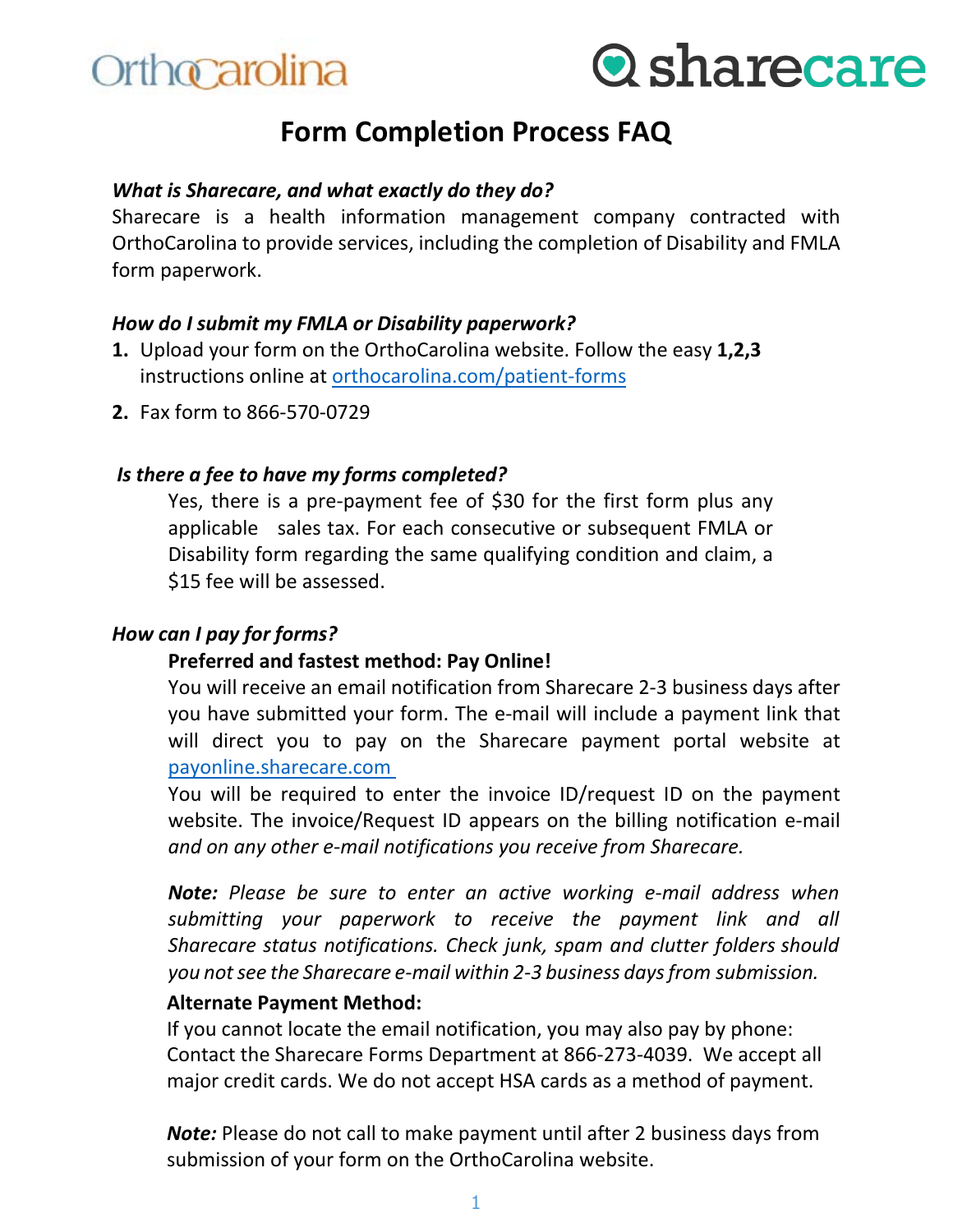



## *How can I check the status of my FMLA or Disability paperwork?*

Easily check on online at Sharecare's form tracker:

https://recordstatus.sharecare.com/

| <b>Check the Status of Your Records</b>                                                                                                  |
|------------------------------------------------------------------------------------------------------------------------------------------|
| Where is my medical record? Sharecare Health Data Services can help you find out where your records are<br>within our process right now. |
| To search for a record, please provide:                                                                                                  |
| Patient's date of birth<br><b>YYYY</b><br><b>DD</b><br>MM<br>Next, please provide the patient's name or reference number:                |
| <b>First Name</b>                                                                                                                        |
|                                                                                                                                          |
| <b>Last Name</b>                                                                                                                         |
|                                                                                                                                          |
| Or                                                                                                                                       |
| Reference number on the request                                                                                                          |
| Search                                                                                                                                   |

You will simply need to enter your date of birth, first and last name and then click "search" to view all requests that you have submitted to Sharecare and their status.

**Note:** *Please give 2 business days after your submission to the OrthoCarolina website before attempting to track your request. You may also see other requests populate from prior form(s) submissions or from other entities like third party requesters. Please note the date and the* zip code *of delivery provided, should there be multiple results.* 

You can also contact the Sharecare Forms Department at 866-273-4039 for the status of your form, as well as the Request ID number associated with your form.